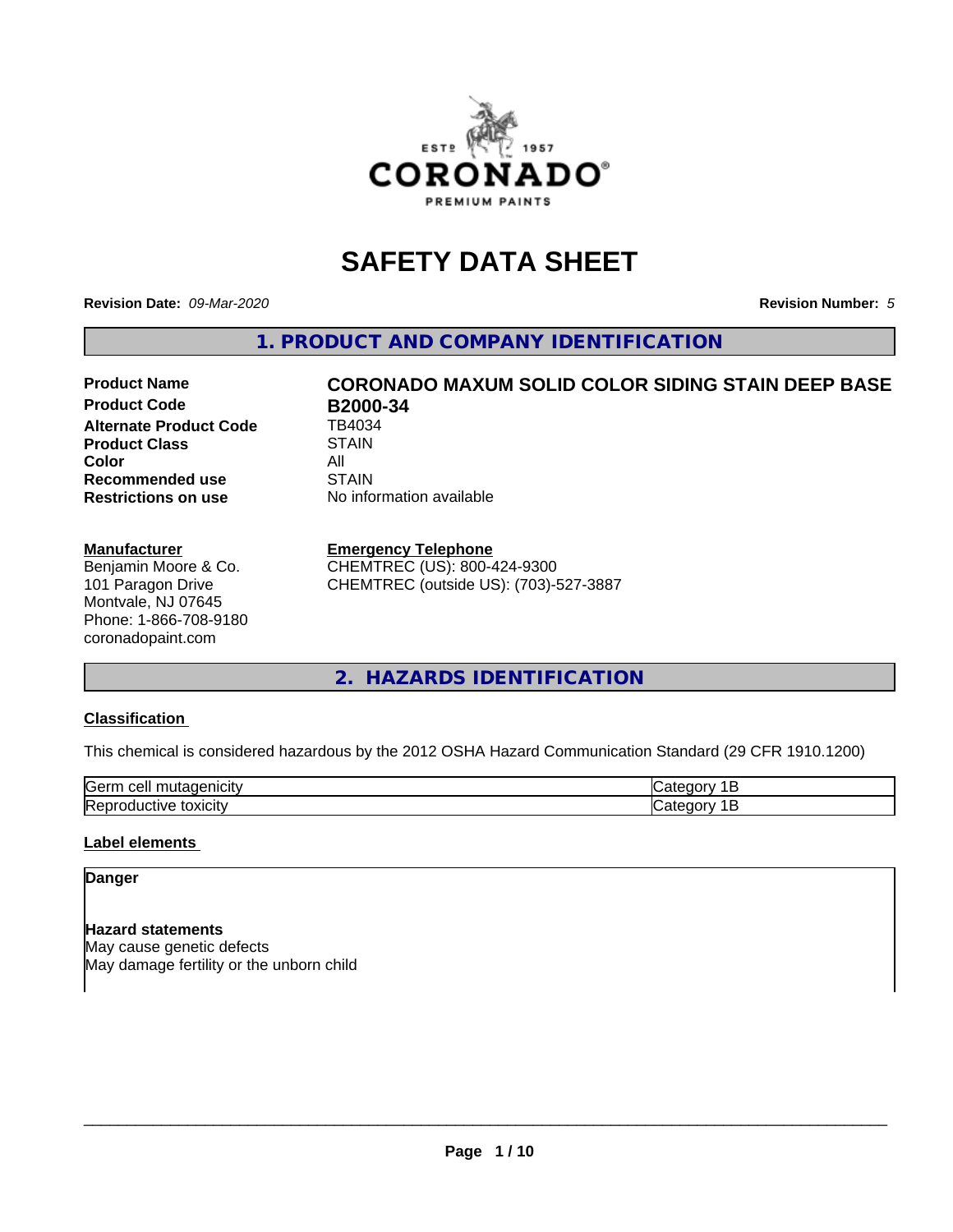

**Appearance** liquid **Odor in the original of the original of the original of the original of the original of the original of the original of the original of the original of the original of the original of the original of t** 

# **Precautionary Statements - Prevention**

Obtain special instructions before use Do not handle until all safety precautions have been read and understood Use personal protective equipment as required

## **Precautionary Statements - Response**

IF exposed or concerned: Get medical advice/attention

# **Precautionary Statements - Storage**

Store locked up

# **Precautionary Statements - Disposal**

Dispose of contents/container to an approved waste disposal plant

#### **Hazards not otherwise classified (HNOC)**

Not applicable

#### **Other information**

No information available

# **3. COMPOSITION INFORMATION ON COMPONENTS**

| <b>Chemical name</b>                                                         | CAS No.       | Weight-%    |
|------------------------------------------------------------------------------|---------------|-------------|
| Nepheline syenite                                                            | 37244-96-5    | $10 - 15$   |
| Titanium dioxide                                                             | 13463-67-7    | l - 5       |
| Diatomaceous earth                                                           | 61790-53-2    | l - 5       |
| Propylene glycol                                                             | $57 - 55 - 6$ | $-5$        |
| Zinc oxide                                                                   | 1314-13-2     | 1 - 5       |
| Propanoic acid, 2-methyl-, monoester with<br>2,2,4-trimethyl-1,3-pentanediol | 25265-77-4    | 1 - 5       |
| Sodium C14-C16 olefin sulfonate                                              | 68439-57-6    | $0.1 - 0.5$ |
| Carbamic acid, 1H-benzimidazol-2-yl-, methyl                                 | 10605-21-7    | $0.1 - 0.5$ |
| ester                                                                        |               |             |

| 4. FIRST AID MEASURES<br>If symptoms persist, call a physician. Show this safety data sheet to the doctor in<br><b>General Advice</b> |
|---------------------------------------------------------------------------------------------------------------------------------------|
|                                                                                                                                       |
| attendance.                                                                                                                           |
| Rinse thoroughly with plenty of water for at least 15 minutes and consult a<br><b>Eye Contact</b><br>physician.                       |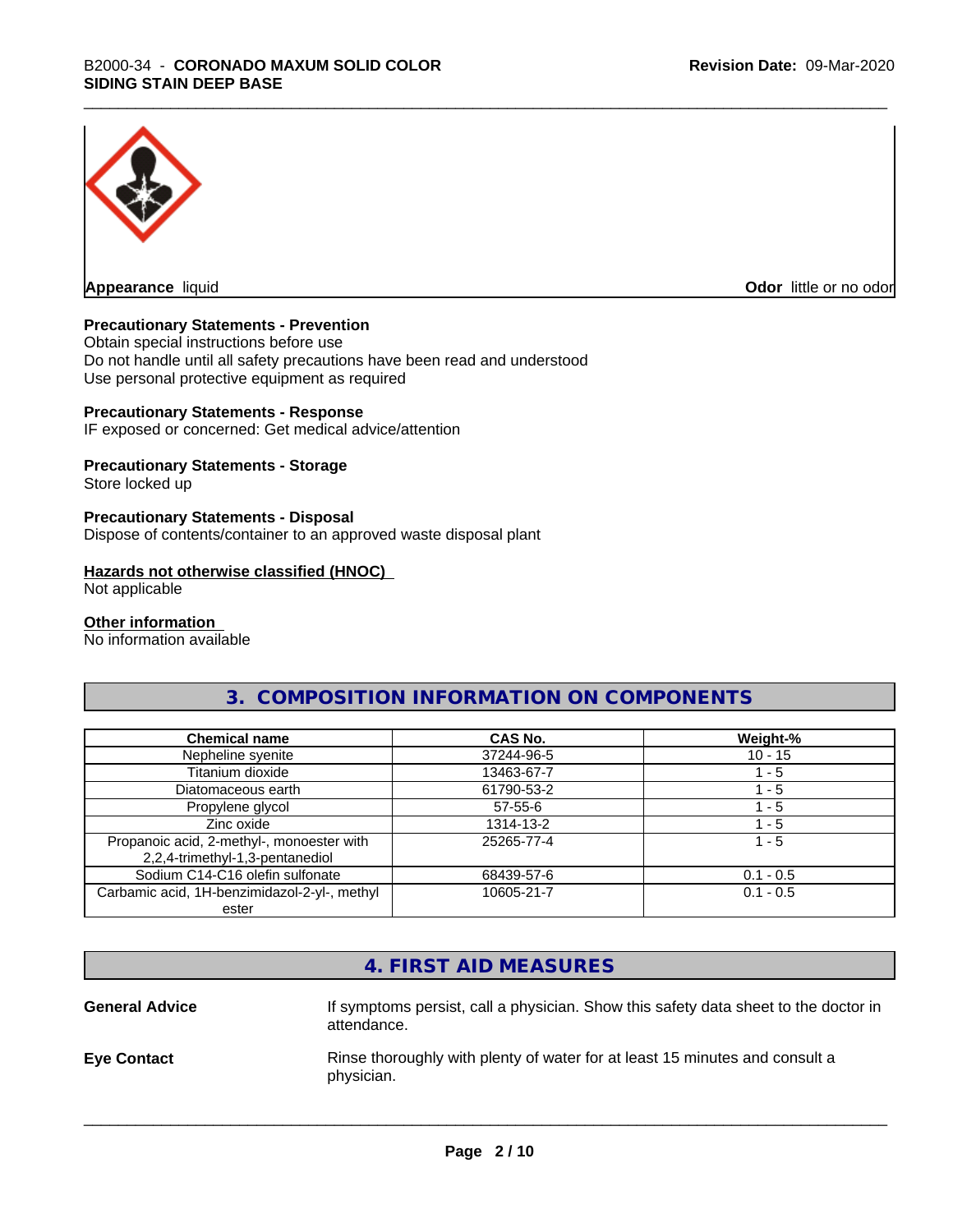| <b>Skin Contact</b>                              | Wash off immediately with soap and plenty of water while removing all<br>contaminated clothes and shoes. |
|--------------------------------------------------|----------------------------------------------------------------------------------------------------------|
| <b>Inhalation</b>                                | Move to fresh air. If symptoms persist, call a physician.                                                |
| Ingestion                                        | Clean mouth with water and afterwards drink plenty of water. Consult a physician<br>if necessary.        |
| <b>Most Important</b><br><b>Symptoms/Effects</b> | None known.                                                                                              |
| <b>Notes To Physician</b>                        | Treat symptomatically.                                                                                   |
|                                                  | 5. FIRE-FIGHTING MEASURES                                                                                |

| <b>Suitable Extinguishing Media</b>                                              | Use extinguishing measures that are appropriate to local<br>circumstances and the surrounding environment.                                   |  |  |
|----------------------------------------------------------------------------------|----------------------------------------------------------------------------------------------------------------------------------------------|--|--|
| Protective equipment and precautions for firefighters                            | As in any fire, wear self-contained breathing apparatus<br>pressure-demand, MSHA/NIOSH (approved or equivalent)<br>and full protective gear. |  |  |
| <b>Specific Hazards Arising From The Chemical</b>                                | Closed containers may rupture if exposed to fire or<br>extreme heat.                                                                         |  |  |
| Sensitivity to mechanical impact                                                 | No.                                                                                                                                          |  |  |
| Sensitivity to static discharge                                                  | No.                                                                                                                                          |  |  |
| <b>Flash Point Data</b><br>Flash point (°F)<br>Flash Point (°C)<br><b>Method</b> | Not applicable<br>Not applicable<br>Not applicable                                                                                           |  |  |
| <b>Flammability Limits In Air</b>                                                |                                                                                                                                              |  |  |
| Lower flammability limit:<br><b>Upper flammability limit:</b>                    | Not applicable<br>Not applicable                                                                                                             |  |  |
| Health: 2<br>Flammability: 0<br><u>NFPA</u>                                      | <b>Instability: 0</b><br><b>Special: Not Applicable</b>                                                                                      |  |  |
| <b>NFPA Legend</b><br>0 - Not Hazardous<br>1 - Slightly                          |                                                                                                                                              |  |  |

- 
- 2 Moderate
- 3 High
- 4 Severe

*The ratings assigned are only suggested ratings, the contractor/employer has ultimate responsibilities for NFPA ratings where this system is used.*

*Additional information regarding the NFPA rating system is available from the National Fire Protection Agency (NFPA) at www.nfpa.org.*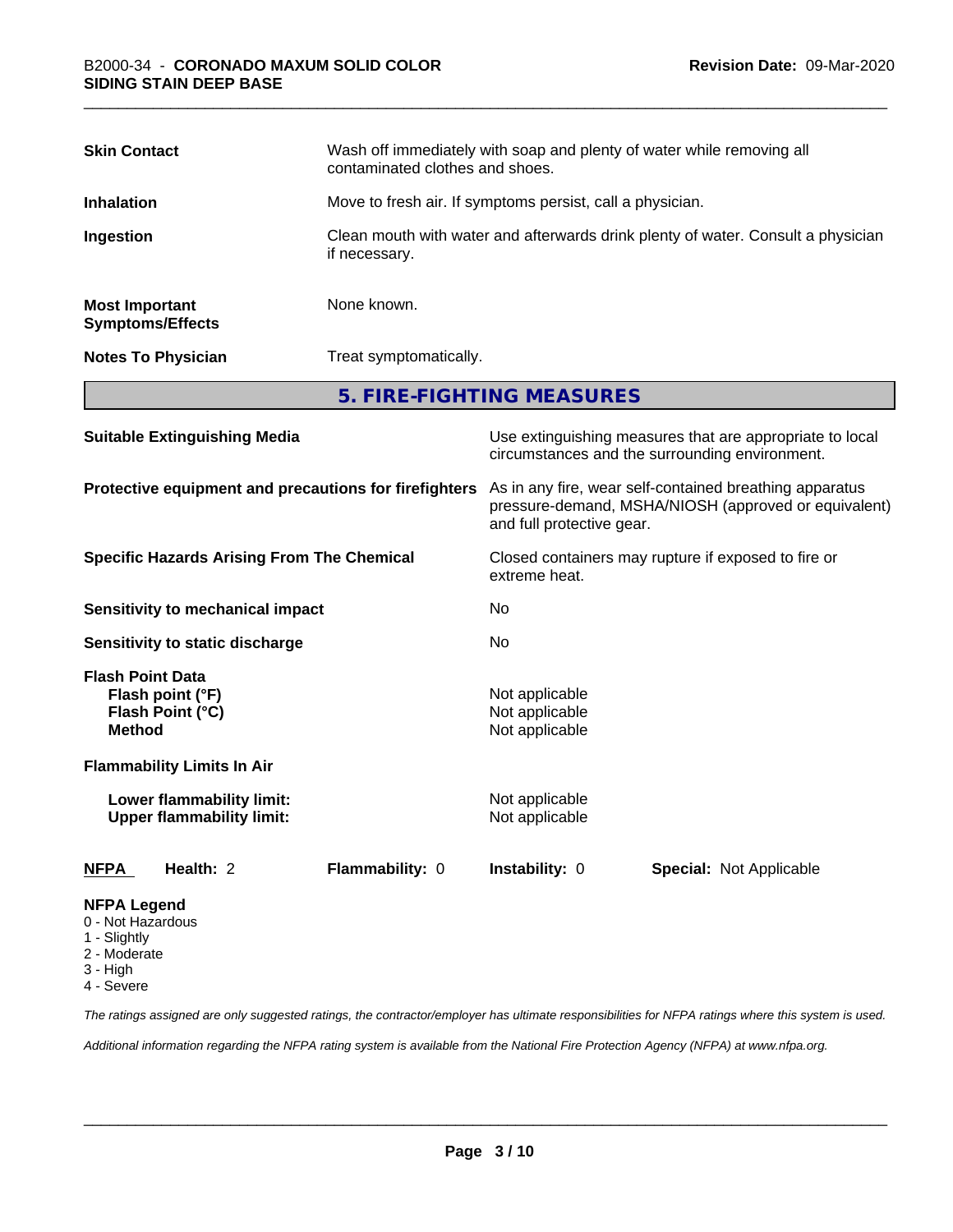|                                  | 6. ACCIDENTAL RELEASE MEASURES                                                                                                                                                   |  |  |
|----------------------------------|----------------------------------------------------------------------------------------------------------------------------------------------------------------------------------|--|--|
| <b>Personal Precautions</b>      | Avoid contact with skin, eyes and clothing. Ensure adequate ventilation.                                                                                                         |  |  |
| <b>Other Information</b>         | Prevent further leakage or spillage if safe to do so.                                                                                                                            |  |  |
| <b>Environmental precautions</b> | See Section 12 for additional Ecological Information.                                                                                                                            |  |  |
| <b>Methods for Cleaning Up</b>   | Soak up with inert absorbent material. Sweep up and shovel into suitable<br>containers for disposal.                                                                             |  |  |
|                                  | 7. HANDLING AND STORAGE                                                                                                                                                          |  |  |
| <b>Handling</b>                  | Avoid contact with skin, eyes and clothing. Avoid breathing vapors, spray mists or<br>sanding dust. In case of insufficient ventilation, wear suitable respiratory<br>equipment. |  |  |
| <b>Storage</b>                   | Keep container tightly closed. Keep out of the reach of children.                                                                                                                |  |  |
| <b>Incompatible Materials</b>    | No information available                                                                                                                                                         |  |  |
|                                  |                                                                                                                                                                                  |  |  |

# **8. EXPOSURE CONTROLS/PERSONAL PROTECTION**

# **Exposure Limits**

| <b>Chemical name</b> | <b>ACGIH TLV</b>                                  | <b>OSHA PEL</b>            |
|----------------------|---------------------------------------------------|----------------------------|
| Titanium dioxide     | TWA: $10 \text{ mg/m}^3$                          | 15 mg/m $3$ - TWA          |
| Diatomaceous earth   | N/E                                               |                            |
|                      |                                                   | 20 mppcf - TWA             |
| Zinc oxide           | STEL: 10 mg/m <sup>3</sup> respirable particulate | $5 \text{ mg/m}^3$ - TWA   |
|                      | matter                                            | 15 mg/m <sup>3</sup> - TWA |
|                      | TWA: 2 mg/m <sup>3</sup> respirable particulate   |                            |
|                      | matter                                            |                            |

## **Legend**

ACGIH - American Conference of Governmental Industrial Hygienists Exposure Limits OSHA - Occupational Safety & Health Administration Exposure Limits N/E - Not Established

| <b>Engineering Measures</b>          | Ensure adequate ventilation, especially in confined areas.                                                                                                                                                                                                                                                                                                          |  |  |
|--------------------------------------|---------------------------------------------------------------------------------------------------------------------------------------------------------------------------------------------------------------------------------------------------------------------------------------------------------------------------------------------------------------------|--|--|
| <b>Personal Protective Equipment</b> |                                                                                                                                                                                                                                                                                                                                                                     |  |  |
| <b>Eye/Face Protection</b>           | Safety glasses with side-shields.                                                                                                                                                                                                                                                                                                                                   |  |  |
| <b>Skin Protection</b>               | Protective gloves and impervious clothing.                                                                                                                                                                                                                                                                                                                          |  |  |
| <b>Respiratory Protection</b>        | Use only with adequate ventilation. In operations where exposure limits are<br>exceeded, use a NIOSH approved respirator that has been selected by a<br>technically qualified person for the specific work conditions. When spraying the<br>product or applying in confined areas, wear a NIOSH approved respirator<br>specified for paint spray or organic vapors. |  |  |
| <b>Hygiene Measures</b>              | Avoid contact with skin, eyes and clothing. Remove and wash contaminated<br>clothing before re-use. Wash thoroughly after handling.                                                                                                                                                                                                                                 |  |  |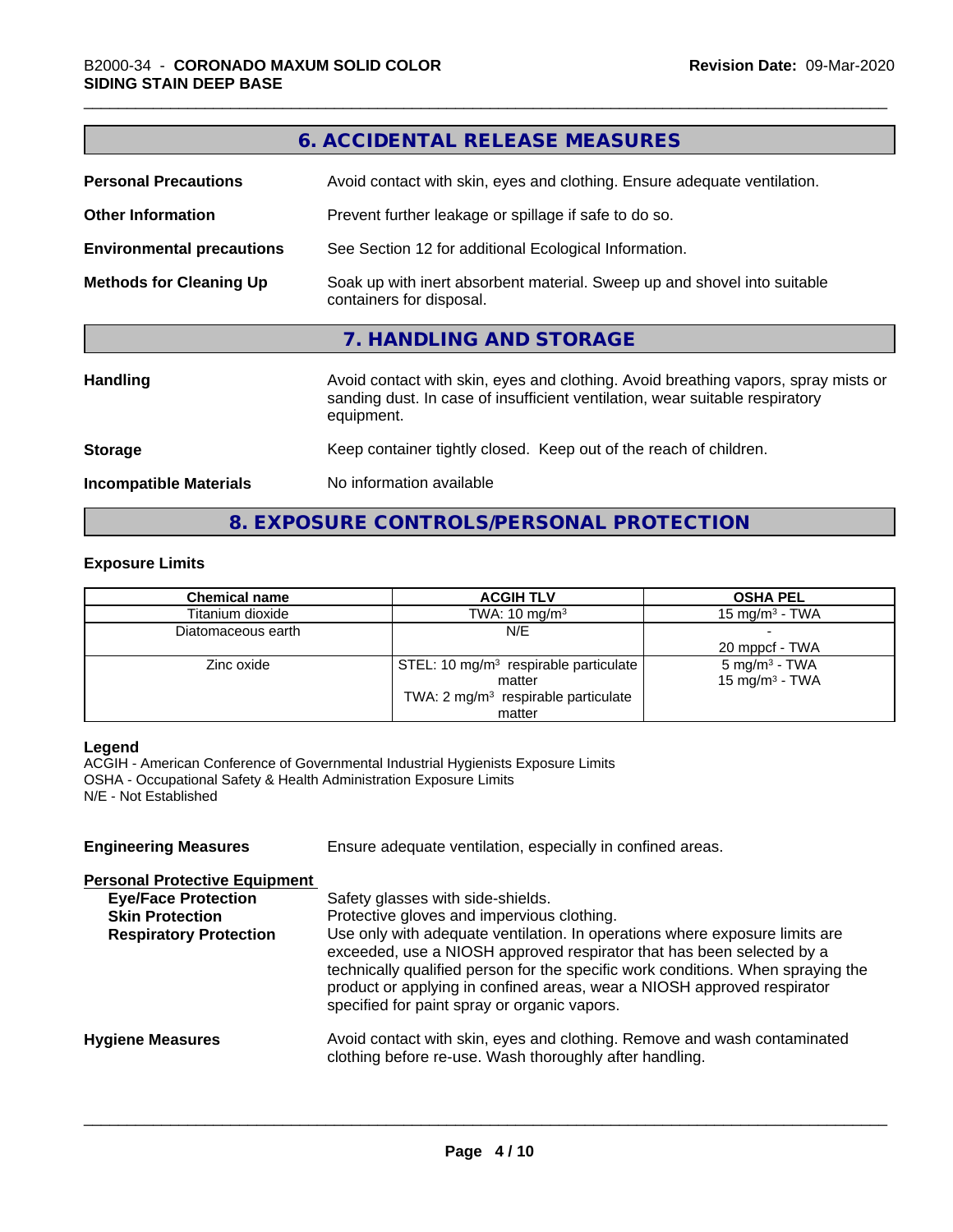# **9. PHYSICAL AND CHEMICAL PROPERTIES**

**Appearance** liquid **Odor** little or no odor **Odor Threshold No information available No information available Density (lbs/gal)** 10.25 - 10.35 **Specific Gravity** 1.22 - 1.24 **pH pH**  $\blacksquare$ **Viscosity (cps)** No information available **Solubility(ies)** No information available **Water solubility**<br> **Evaporation Rate**<br> **Evaporation Rate**<br> **Evaporation Rate Vapor pressure** No information available **Vapor density**<br> **We Solids** (*We Solids* ) and the setting of the setting of the setting of the setting of the setting of the setting of the setting of the setting of the setting of the setting of the setting of the setti **Wt. % Solids** 40 - 50<br> **Vol. % Solids** 25 - 35 **Vol. % Solids Wt.** % Volatiles 50 - 60 **Vol. % Volatiles** 65 - 75 **VOC Regulatory Limit (g/L)** <250 **Boiling Point (°F)** 212 **Boiling Point (°C)** 100 **Freezing point (°F)** 32 **Freezing Point (°C)** 0 **Flash point (°F)**<br> **Flash Point (°C)**<br> **Flash Point (°C)**<br> **Not** applicable **Flash Point (°C) Method**<br> **Flammability (solid, gas)**<br> **Example 2018** Not applicable **Flammability** (solid, gas) **Upper flammability limit:**<br> **Lower flammability limit:**<br>
Not applicable<br>
Not applicable **Lower flammability limit:**<br> **Autoignition Temperature (°F)** Not applicable have not available **Autoignition Temperature (°F) Autoignition Temperature (°C)** No information available **Decomposition Temperature (°F)** No information available **Decomposition Temperature (°C)** No information available **Partition coefficient Contract Community No information available** 

**Evaporation Rate** No information available

# **10. STABILITY AND REACTIVITY**

| <b>Reactivity</b>                         | Not Applicable                           |
|-------------------------------------------|------------------------------------------|
| <b>Chemical Stability</b>                 | Stable under normal conditions.          |
| <b>Conditions to avoid</b>                | Prevent from freezing.                   |
| <b>Incompatible Materials</b>             | No materials to be especially mentioned. |
| <b>Hazardous Decomposition Products</b>   | None under normal use.                   |
| <b>Possibility of hazardous reactions</b> | None under normal conditions of use.     |

# **11. TOXICOLOGICAL INFORMATION**

# **Product Information**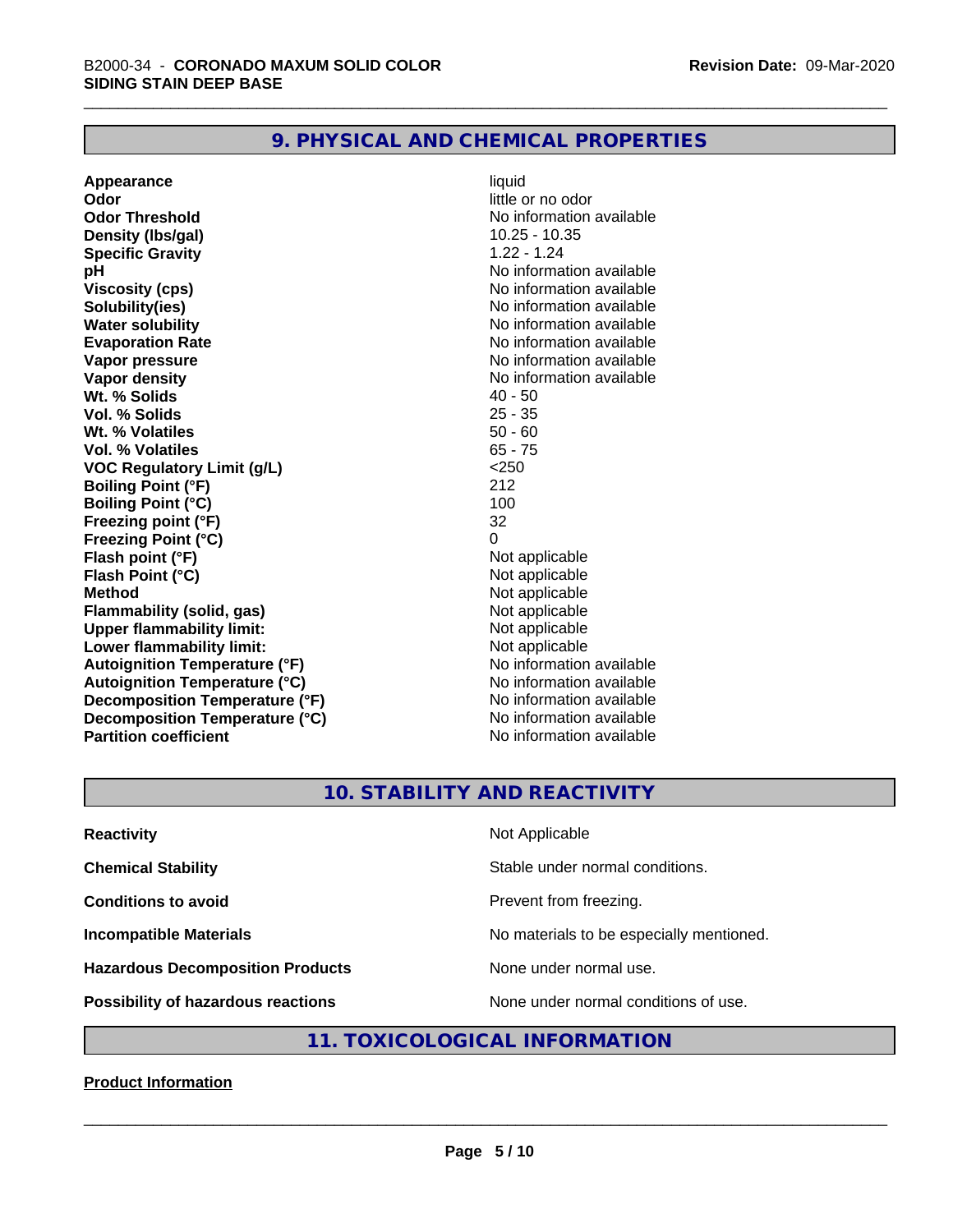| Information on likely routes of exposure                                     |                                                                                                                 |  |  |
|------------------------------------------------------------------------------|-----------------------------------------------------------------------------------------------------------------|--|--|
| <b>Principal Routes of Exposure</b>                                          | Eye contact, skin contact and inhalation.                                                                       |  |  |
| <b>Acute Toxicity</b>                                                        |                                                                                                                 |  |  |
| <b>Product Information</b>                                                   | No information available                                                                                        |  |  |
| Symptoms related to the physical, chemical and toxicological characteristics |                                                                                                                 |  |  |
| <b>Symptoms</b>                                                              | No information available                                                                                        |  |  |
|                                                                              | Delayed and immediate effects as well as chronic effects from short and long-term exposure                      |  |  |
| Eye contact                                                                  | May cause slight irritation.                                                                                    |  |  |
| <b>Skin contact</b>                                                          | Substance may cause slight skin irritation. Prolonged or repeated contact may dry<br>skin and cause irritation. |  |  |
| <b>Inhalation</b>                                                            | May cause irritation of respiratory tract.                                                                      |  |  |
| Ingestion                                                                    | Ingestion may cause gastrointestinal irritation, nausea, vomiting and diarrhea.                                 |  |  |
| <b>Sensitization</b>                                                         | No information available                                                                                        |  |  |
| <b>Neurological Effects</b>                                                  | No information available.                                                                                       |  |  |
| <b>Mutagenic Effects</b>                                                     | Suspected of causing genetic defects.                                                                           |  |  |
| <b>Reproductive Effects</b>                                                  | May damage fertility or the unborn child.                                                                       |  |  |
| <b>Developmental Effects</b>                                                 | No information available.                                                                                       |  |  |
| <b>Target organ effects</b>                                                  | No information available.                                                                                       |  |  |
| <b>STOT - single exposure</b>                                                | No information available.                                                                                       |  |  |
| <b>STOT - repeated exposure</b>                                              | No information available.                                                                                       |  |  |
| <b>Other adverse effects</b>                                                 | No information available.                                                                                       |  |  |
| <b>Aspiration Hazard</b>                                                     | No information available                                                                                        |  |  |

# **Numerical measures of toxicity**

**The following values are calculated based on chapter 3.1 of the GHS document**

| <b>ATEmix (oral)</b> | 67236 mg/kg  |
|----------------------|--------------|
| ATEmix (dermal)      | 437423 mg/kg |

# **Component Information**

| Chemical name                                                                                 | Oral LD50                                    | Dermal LD50                                                                        | Inhalation LC50 |
|-----------------------------------------------------------------------------------------------|----------------------------------------------|------------------------------------------------------------------------------------|-----------------|
| Titanium dioxide<br>13463-67-7                                                                | $> 10000$ mg/kg (Rat)                        |                                                                                    |                 |
| Propylene glycol<br>$57 - 55 - 6$                                                             | $= 20$ g/kg (Rat)                            | $= 20800$ mg/kg (Rabbit)                                                           |                 |
| Zinc oxide<br>1314-13-2                                                                       | $>$ 5000 mg/kg (Rat)                         |                                                                                    |                 |
| Propanoic acid, 2-methyl-,<br>monoester with<br>2,2,4-trimethyl-1,3-pentanediol<br>25265-77-4 | $=$ 3200 mg/kg (Rat)                         | $> 15200$ mg/kg (Rat)                                                              |                 |
| Sodium C14-C16 olefin sulfonate<br>68439-57-6                                                 | $= 2220$ mg/kg (Rat)                         | > 740 mg/kg (Rabbit)                                                               |                 |
| Carbamic acid,<br>1H-benzimidazol-2-yl-, methyl ester<br>10605-21-7                           | $>$ 5050 mg/kg (Rat)<br>$= 6400$ mg/kg (Rat) | 10000 mg/kg (Rabbit) = $2$ g/kg<br>$\text{Rat}$ ) = 8500 mg/kg ( $\text{Rabbit}$ ) |                 |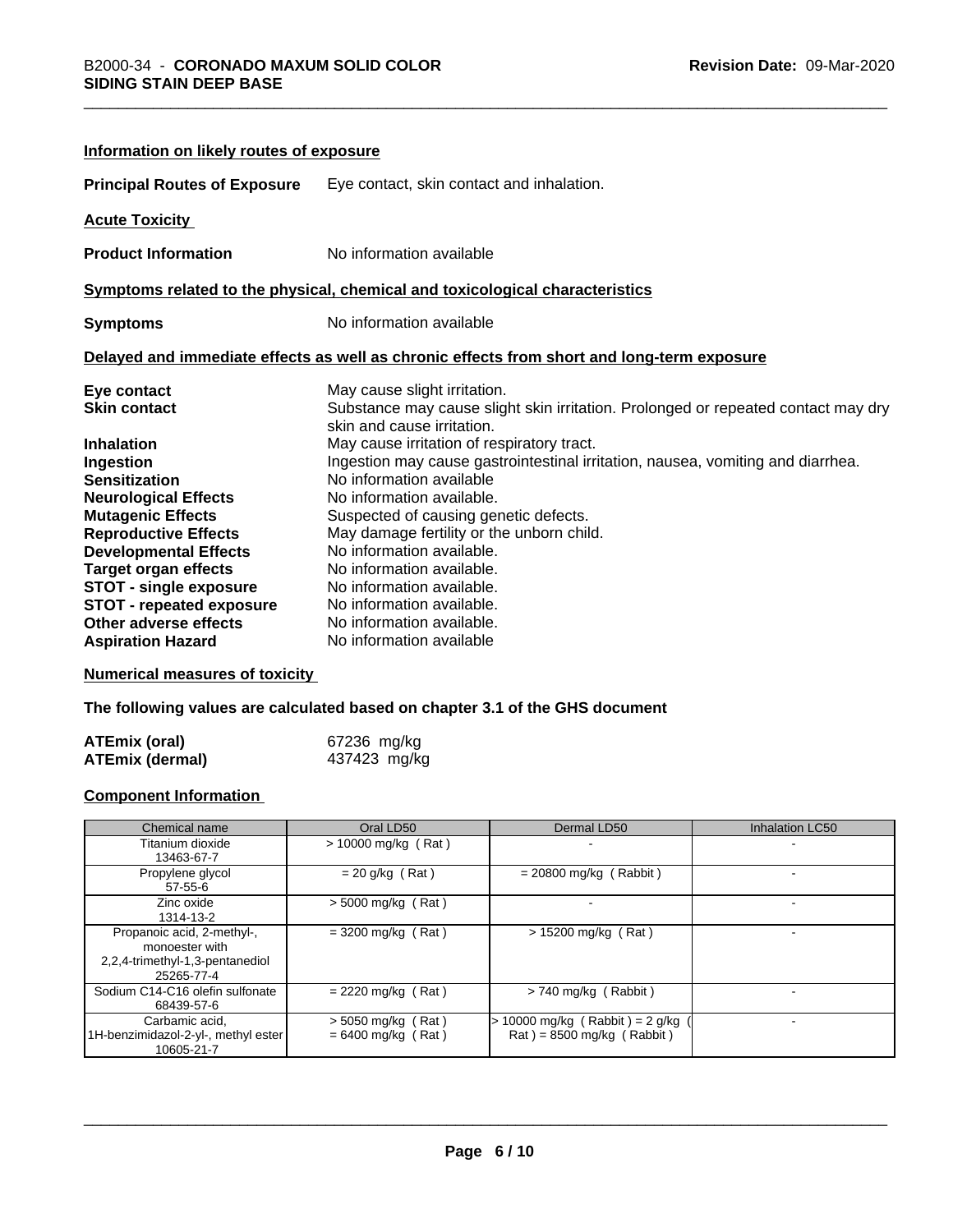# **Chronic Toxicity**

## **Carcinogenicity**

*The information below indicateswhether each agency has listed any ingredient as a carcinogen:.*

| <b>Chemical</b><br>name    | <b>IARC</b>                    | <b>NTP</b> | OSHA   |
|----------------------------|--------------------------------|------------|--------|
|                            | . .<br>2B<br>Human<br>Possible |            | Listed |
| .<br>. dioxide<br>⊺itanium | Carcinogen                     |            |        |

• Although IARC has classified titanium dioxide as possibly carcinogenic to humans (2B), their summary concludes: "No significant exposure to titanium dioxide is thought to occur during the use of products in which titanium dioxide is bound to other materials, such as paint."

#### **Legend**

IARC - International Agency for Research on Cancer NTP - National Toxicity Program OSHA - Occupational Safety & Health Administration

**12. ECOLOGICAL INFORMATION**

# **Ecotoxicity Effects**

The environmental impact of this product has not been fully investigated.

# **Product Information**

# **Acute Toxicity to Fish**

No information available

## **Acute Toxicity to Aquatic Invertebrates**

No information available

## **Acute Toxicity to Aquatic Plants**

No information available

## **Persistence / Degradability**

No information available.

## **Bioaccumulation**

There is no data for this product.

## **Mobility in Environmental Media**

No information available.

## **Ozone**

No information available

# **Component Information**

## **Acute Toxicity to Fish**

Titanium dioxide  $LC50:$  > 1000 mg/L (Fathead Minnow - 96 hr.) Propylene glycol \_\_\_\_\_\_\_\_\_\_\_\_\_\_\_\_\_\_\_\_\_\_\_\_\_\_\_\_\_\_\_\_\_\_\_\_\_\_\_\_\_\_\_\_\_\_\_\_\_\_\_\_\_\_\_\_\_\_\_\_\_\_\_\_\_\_\_\_\_\_\_\_\_\_\_\_\_\_\_\_\_\_\_\_\_\_\_\_\_\_\_\_\_ LC50: 710 mg/L (Fathead Minnow - 96 hr.)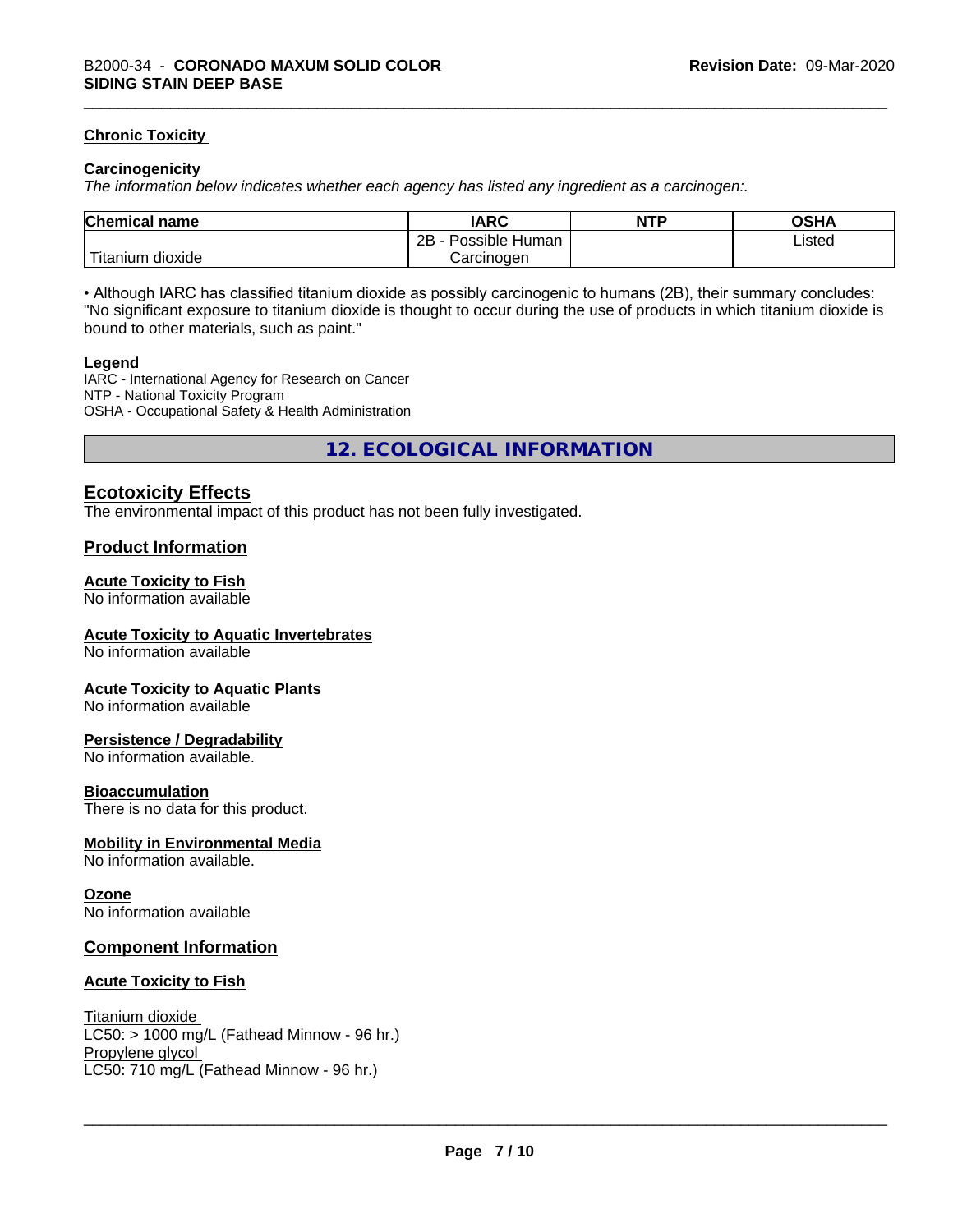| Carbamic acid, 1H-benzimidazol-2-yl-, methyl ester |  |
|----------------------------------------------------|--|
| LC50: 1.5 mg/L (Rainbow Trout - 96 hr.)            |  |

# **Acute Toxicity to Aquatic Invertebrates**

#### Propylene glycol

EC50: > 10000 mg/L (Daphnia magna - 24 hr.) Carbamic acid, 1H-benzimidazol-2-yl-, methyl ester LC50: 0.22 mg/L (water flea - 48 hr.)

## **Acute Toxicity to Aquatic Plants**

No information available

| 13. DISPOSAL CONSIDERATIONS                                                                                                                                                                                               |
|---------------------------------------------------------------------------------------------------------------------------------------------------------------------------------------------------------------------------|
| Dispose of in accordance with federal, state, and local regulations. Local<br>requirements may vary, consult your sanitation department or state-designated<br>environmental protection agency for more disposal options. |
| <b>14. TRANSPORT INFORMATION</b>                                                                                                                                                                                          |
| Not regulated                                                                                                                                                                                                             |
| Not regulated                                                                                                                                                                                                             |
| Not regulated                                                                                                                                                                                                             |
| <b>15. REGULATORY INFORMATION</b>                                                                                                                                                                                         |
|                                                                                                                                                                                                                           |

# **International Inventories**

| <b>TSCA: United States</b> | Yes - All components are listed or exempt. |
|----------------------------|--------------------------------------------|
| <b>DSL: Canada</b>         | Yes - All components are listed or exempt. |

# **Federal Regulations**

| SARA 311/312 hazardous categorization |     |  |
|---------------------------------------|-----|--|
| Acute health hazard                   | Nο  |  |
| Chronic Health Hazard                 | Yes |  |
| Fire hazard                           | Nο  |  |
| Sudden release of pressure hazard     | Nο  |  |
| <b>Reactive Hazard</b>                | No  |  |

# **SARA 313**

Section 313 of Title III of the Superfund Amendments and Reauthorization Act of 1986 (SARA). This product contains a chemical or chemicals which are subject to the reporting requirements of the Act and Title 40 of the Code of Federal Regulations, Part 372: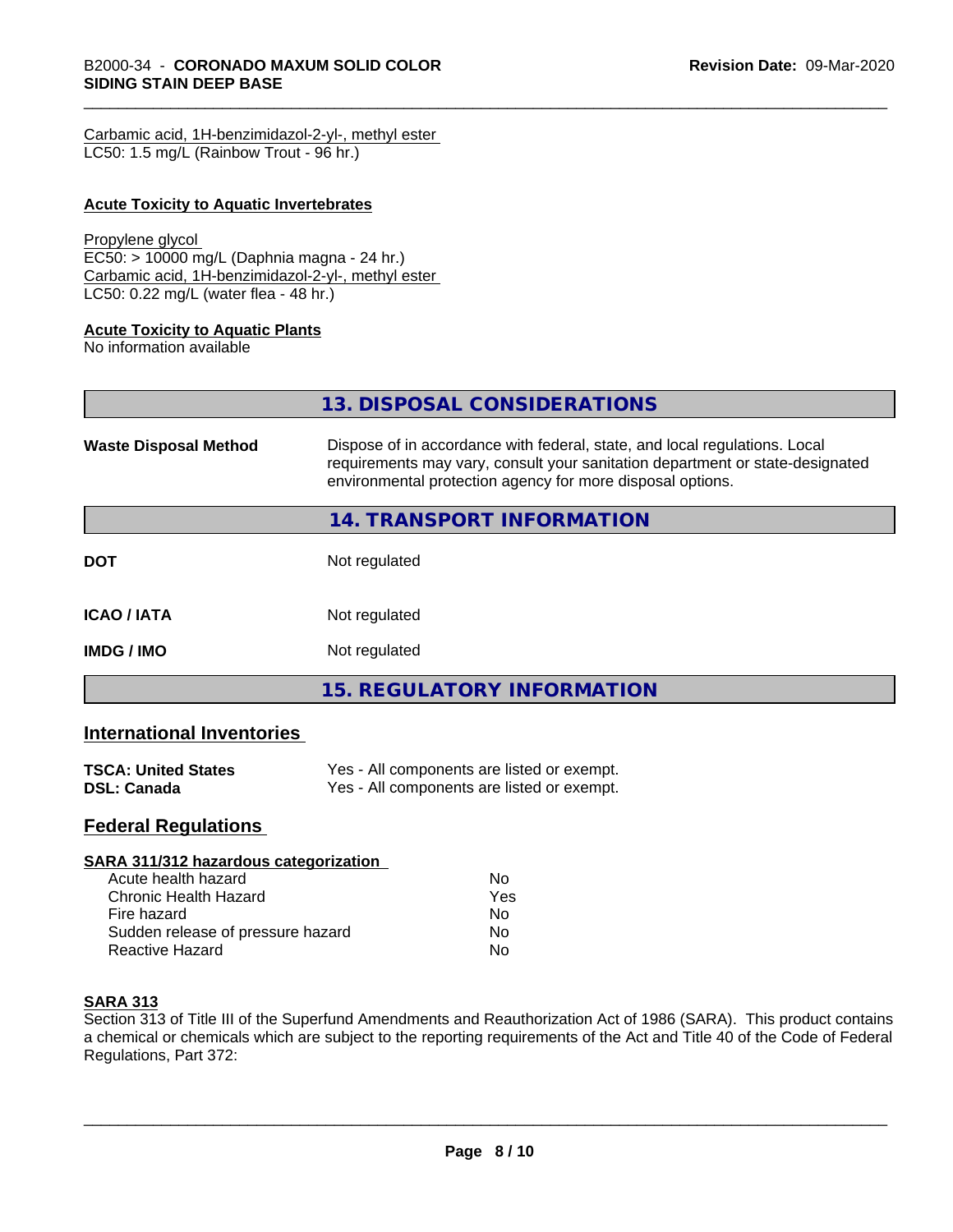| <b>Chemical name</b> | CAS No.   | Weiaht-% | <b>CERCLA/SARA 313</b><br>(de minimis concentration) |
|----------------------|-----------|----------|------------------------------------------------------|
| Zinc oxide           | 1314-13-2 |          | . .U                                                 |

#### **Clean Air Act,Section 112 Hazardous Air Pollutants (HAPs) (see 40 CFR 61)** This product contains the following HAPs:

*None*

# **US State Regulations**

## **California Proposition 65**

**AVIMARNING:** Cancer and Reproductive Harm– www.P65warnings.ca.gov

## **State Right-to-Know**

| <b>Chemical name</b>                  | <b>Massachusetts</b> | <b>New Jersey</b> | Pennsylvania |
|---------------------------------------|----------------------|-------------------|--------------|
| Titanium dioxide                      |                      |                   |              |
| Diatomaceous earth                    |                      |                   |              |
| Zinc oxide                            |                      |                   |              |
| Carbamic acid, 1H-benzimidazol-2-yl-, |                      |                   |              |
| methyl ester                          |                      |                   |              |

## **Legend**

X - Listed

# **16. OTHER INFORMATION**

| HMIS | Health: $2^*$ | <b>Flammability: 0</b> | <b>Reactivity: 0</b> | PPE: - |
|------|---------------|------------------------|----------------------|--------|
|      |               |                        |                      |        |

## **HMIS Legend**

- 0 Minimal Hazard
- 1 Slight Hazard
- 2 Moderate Hazard
- 3 Serious Hazard
- 4 Severe Hazard
- Chronic Hazard
- X Consult your supervisor or S.O.P. for "Special" handling instructions.

*Note: The PPE rating has intentionally been left blank. Choose appropriate PPE that will protect employees from the hazards the material will present under the actual normal conditions of use.*

*Caution: HMISÒ ratings are based on a 0-4 rating scale, with 0 representing minimal hazards or risks, and 4 representing significant hazards or risks. Although HMISÒ ratings are not required on MSDSs under 29 CFR 1910.1200, the preparer, has chosen to provide them. HMISÒ ratings are to be used only in conjunction with a fully implemented HMISÒ program by workers who have received appropriate HMISÒ training. HMISÒ is a registered trade and service mark of the NPCA. HMISÒ materials may be purchased exclusively from J. J. Keller (800) 327-6868.*

 **WARNING!** If you scrape, sand, or remove old paint, you may release lead dust. LEAD IS TOXIC. EXPOSURE TO LEAD DUST CAN CAUSE SERIOUS ILLNESS, SUCH AS BRAIN DAMAGE, ESPECIALLY IN CHILDREN. PREGNANT WOMEN SHOULD ALSO AVOID EXPOSURE.Wear a NIOSH approved respirator to control lead